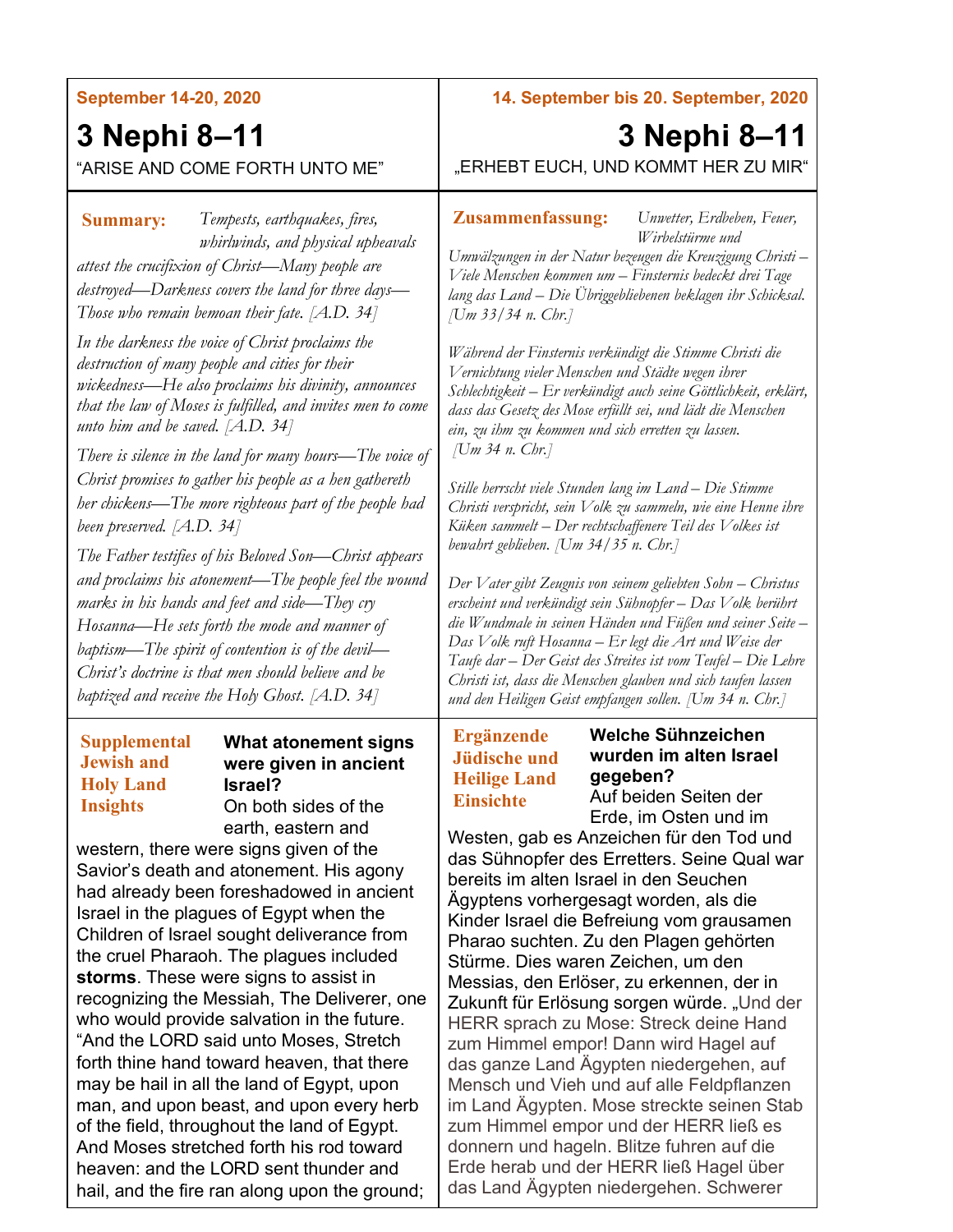| and the LORD rained hail upon the land of<br>Egypt. So there was hail, and fire mingled<br>with the hail, very grievous, such as there<br>was none like it in all the land of Egypt since<br>it became a nation. And the hail smote<br>throughout all the land of Egypt all that was<br>in the field, both man and beast; and the hail<br>smote every herb of the field, and brake<br>every tree of the field." (Exodus 9:22-25)<br>"Only in the land of Goshen, where the<br>children of Israel were, was there no hail.<br><b>(Exodus 9:26)</b> | Hagel prasselte herab und in den sehr<br>schweren Hagel hinein zuckten Blitze.<br>Ähnliches hatte es im ganzen Land Ägypten<br>noch nicht gegeben, seit sie ein Volk<br>geworden waren. Der Hagel erschlug im<br>ganzen Land Ägypten alles, was auf dem<br>Feld war. Menschen, Vieh und alle<br>Feldpflanzen erschlug der Hagel und alle<br>Feldbäume zerbrach er." (2. Mose 9: 22-25)<br>"Nur im Land Goschen, wo sich die Israeliten<br>aufhielten, hagelte es nicht." (2. Mose 9:26) |
|---------------------------------------------------------------------------------------------------------------------------------------------------------------------------------------------------------------------------------------------------------------------------------------------------------------------------------------------------------------------------------------------------------------------------------------------------------------------------------------------------------------------------------------------------|-----------------------------------------------------------------------------------------------------------------------------------------------------------------------------------------------------------------------------------------------------------------------------------------------------------------------------------------------------------------------------------------------------------------------------------------------------------------------------------------|
| What did the darkness mean?                                                                                                                                                                                                                                                                                                                                                                                                                                                                                                                       | Was bedeutete die Dunkelheit?                                                                                                                                                                                                                                                                                                                                                                                                                                                           |
| Notwithstanding the prophecies, so many                                                                                                                                                                                                                                                                                                                                                                                                                                                                                                           | Ungeachtet der Prophezeiungen entscheiden                                                                                                                                                                                                                                                                                                                                                                                                                                               |
| people choose not to believe – on both                                                                                                                                                                                                                                                                                                                                                                                                                                                                                                            | sich so viele Menschen, nicht zu glauben -                                                                                                                                                                                                                                                                                                                                                                                                                                              |
| sides of the earth. The plagues included                                                                                                                                                                                                                                                                                                                                                                                                                                                                                                          | auf beiden Seiten der Erde. Zu den Plagen                                                                                                                                                                                                                                                                                                                                                                                                                                               |
| darkness. "But the LORD hardened                                                                                                                                                                                                                                                                                                                                                                                                                                                                                                                  | gehörte die Dunkelheit. "Der HERR aber                                                                                                                                                                                                                                                                                                                                                                                                                                                  |
| Pharaoh's heart, so that he would not let the                                                                                                                                                                                                                                                                                                                                                                                                                                                                                                     | verhärtete das Herz des Pharao, sodass er                                                                                                                                                                                                                                                                                                                                                                                                                                               |
| children of Israel go. And the LORD said                                                                                                                                                                                                                                                                                                                                                                                                                                                                                                          | die Israeliten nicht ziehen ließ. Da sprach der                                                                                                                                                                                                                                                                                                                                                                                                                                         |
| unto Moses, Stretch out thine hand toward                                                                                                                                                                                                                                                                                                                                                                                                                                                                                                         | <b>HERR zu Mose: Streck deine Hand zum</b>                                                                                                                                                                                                                                                                                                                                                                                                                                              |
| heaven, that there may be darkness over                                                                                                                                                                                                                                                                                                                                                                                                                                                                                                           | Himmel aus; dann wird eine Finsternis über                                                                                                                                                                                                                                                                                                                                                                                                                                              |
| the land of Egypt, even darkness which may                                                                                                                                                                                                                                                                                                                                                                                                                                                                                                        | das Land Ägypten kommen und es wird                                                                                                                                                                                                                                                                                                                                                                                                                                                     |
| be felt. And Moses stretched forth his hand                                                                                                                                                                                                                                                                                                                                                                                                                                                                                                       | stockdunkel werden. Mose streckte seine                                                                                                                                                                                                                                                                                                                                                                                                                                                 |
| toward heaven; and there was a thick                                                                                                                                                                                                                                                                                                                                                                                                                                                                                                              | Hand zum Himmel aus und schon breitete                                                                                                                                                                                                                                                                                                                                                                                                                                                  |
| darkness in all the land of Egypt three days:                                                                                                                                                                                                                                                                                                                                                                                                                                                                                                     | sich tiefe Finsternis über das ganze Land                                                                                                                                                                                                                                                                                                                                                                                                                                               |
| They saw not one another, neither rose any                                                                                                                                                                                                                                                                                                                                                                                                                                                                                                        | Ägypten aus, drei Tage lang. Man konnte                                                                                                                                                                                                                                                                                                                                                                                                                                                 |
| from his place for three days: but all the                                                                                                                                                                                                                                                                                                                                                                                                                                                                                                        | einander nicht sehen und sich nicht von der                                                                                                                                                                                                                                                                                                                                                                                                                                             |
| children of Israel had light in their dwellings."                                                                                                                                                                                                                                                                                                                                                                                                                                                                                                 | Stelle rühren, drei Tage lang. Wo aber die                                                                                                                                                                                                                                                                                                                                                                                                                                              |
| (Exodus 10:20-23) And, in the New                                                                                                                                                                                                                                                                                                                                                                                                                                                                                                                 | Israeliten wohnten, blieb es hell." 2 Mose 10:                                                                                                                                                                                                                                                                                                                                                                                                                                          |
| Testament: "Now from the sixth hour there                                                                                                                                                                                                                                                                                                                                                                                                                                                                                                         | 20-23) Und im Neuen Testament: "Von der                                                                                                                                                                                                                                                                                                                                                                                                                                                 |
| was darkness over all the land unto the                                                                                                                                                                                                                                                                                                                                                                                                                                                                                                           | sechsten Stunde an war Finsternis über dem                                                                                                                                                                                                                                                                                                                                                                                                                                              |
| ninth hour." (Matthew 27:45) "And it came to                                                                                                                                                                                                                                                                                                                                                                                                                                                                                                      | ganzen Land bis zur neunten Stunde."                                                                                                                                                                                                                                                                                                                                                                                                                                                    |
| pass that when the thunderings, and the                                                                                                                                                                                                                                                                                                                                                                                                                                                                                                           | (Matthäus 27:45) "Und es begab sich: Als das                                                                                                                                                                                                                                                                                                                                                                                                                                            |
| lightnings, and the storm, and the tempest,                                                                                                                                                                                                                                                                                                                                                                                                                                                                                                       | Donnern und das Blitzen und der Sturm und                                                                                                                                                                                                                                                                                                                                                                                                                                               |
| and the quakings of the earth did cease—for                                                                                                                                                                                                                                                                                                                                                                                                                                                                                                       | das Unwetter und das Beben der Erde                                                                                                                                                                                                                                                                                                                                                                                                                                                     |
| behold, they did last for about the space of                                                                                                                                                                                                                                                                                                                                                                                                                                                                                                      | aufhörten – denn siehe, all dies dauerte                                                                                                                                                                                                                                                                                                                                                                                                                                                |
| three hours; and it was said by some that                                                                                                                                                                                                                                                                                                                                                                                                                                                                                                         | ungefähr einen Zeitraum von drei Stunden,                                                                                                                                                                                                                                                                                                                                                                                                                                               |
| the time was greater; nevertheless, all these                                                                                                                                                                                                                                                                                                                                                                                                                                                                                                     | und einige sagten, die Zeit sei länger                                                                                                                                                                                                                                                                                                                                                                                                                                                  |
| great and terrible things were done in about                                                                                                                                                                                                                                                                                                                                                                                                                                                                                                      | gewesen, doch all dies Große und                                                                                                                                                                                                                                                                                                                                                                                                                                                        |
| the space of three hours—and then behold,                                                                                                                                                                                                                                                                                                                                                                                                                                                                                                         | Schreckliche geschah in einem Zeitraum von                                                                                                                                                                                                                                                                                                                                                                                                                                              |
| there was darkness upon the face of the                                                                                                                                                                                                                                                                                                                                                                                                                                                                                                           | ungefähr drei Stunden -, und dann siehe, da                                                                                                                                                                                                                                                                                                                                                                                                                                             |
| land. (3 Nephi 8:19)                                                                                                                                                                                                                                                                                                                                                                                                                                                                                                                              | lag Finsternis über dem Land." (3 Nephi 8:19)                                                                                                                                                                                                                                                                                                                                                                                                                                           |
| How did mother earth respond?                                                                                                                                                                                                                                                                                                                                                                                                                                                                                                                     | Wie hat Mutter Erde reagiert?                                                                                                                                                                                                                                                                                                                                                                                                                                                           |
| "And about the ninth hour Jesus cried with a                                                                                                                                                                                                                                                                                                                                                                                                                                                                                                      | "Um die neunte Stunde schrie Jesus mit                                                                                                                                                                                                                                                                                                                                                                                                                                                  |
| loud voice, saying, Eli, Eli, lama                                                                                                                                                                                                                                                                                                                                                                                                                                                                                                                | lauter Stimme: Eli, Eli, lema sabachtani?, das                                                                                                                                                                                                                                                                                                                                                                                                                                          |
| sabachthani? that is to say, My God, my                                                                                                                                                                                                                                                                                                                                                                                                                                                                                                           | heißt: Mein Gott, mein Gott, warum hast du                                                                                                                                                                                                                                                                                                                                                                                                                                              |
| God, why hast thou forsaken me?                                                                                                                                                                                                                                                                                                                                                                                                                                                                                                                   | mich verlassen? Jesus aber schrie noch                                                                                                                                                                                                                                                                                                                                                                                                                                                  |
| Jesus, when he had cried again with a loud                                                                                                                                                                                                                                                                                                                                                                                                                                                                                                        | einmal mit lauter Stimme. Dann hauchte er                                                                                                                                                                                                                                                                                                                                                                                                                                               |
| voice, yielded up the ghost. And, behold, the                                                                                                                                                                                                                                                                                                                                                                                                                                                                                                     | den Geist aus. Und siehe, der Vorhang riss                                                                                                                                                                                                                                                                                                                                                                                                                                              |
| veil of the temple was rent in twain from the                                                                                                                                                                                                                                                                                                                                                                                                                                                                                                     | im Tempel von oben bis unten entzwei. Die                                                                                                                                                                                                                                                                                                                                                                                                                                               |
| top to the bottom; and the earth did quake,                                                                                                                                                                                                                                                                                                                                                                                                                                                                                                       | Erde bebte und die Felsen spalteten sich."                                                                                                                                                                                                                                                                                                                                                                                                                                              |
| and the rocks rent," (Matthew 27:46-51) "And                                                                                                                                                                                                                                                                                                                                                                                                                                                                                                      | (Matthäus 27: 46-51) "Und es begab sich: So                                                                                                                                                                                                                                                                                                                                                                                                                                             |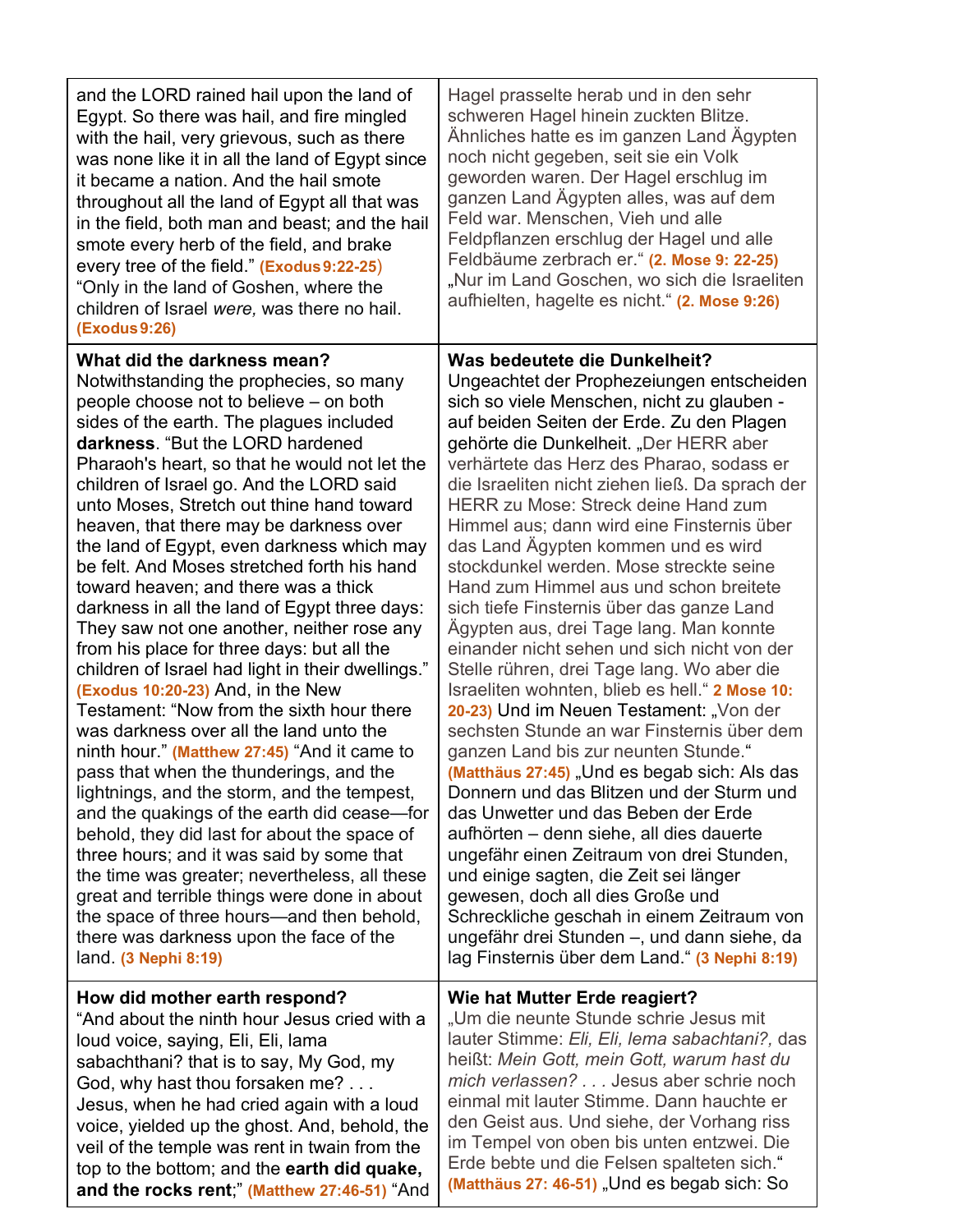| it came to pass that thus did the three days<br>pass away. And it was in the morning, and<br>the darkness dispersed from off the face of<br>the land, and the earth did cease to tremble,<br>and the rocks did cease to rend, and the<br>dreadful groanings did cease, and all the<br>tumultuous noises did pass away.<br>(3 Nephi 10:9)                                                                                                                                                                                                                                                                                                                                                                                                                                                                                                                                                                                                                                                                                                                                                                                                                                                                                                                                                                                                                                                                                                                                                                                                                                                           | vergingen die drei Tage. Und es war am<br>Morgen, und die Finsternis verflüchtigte sich<br>aus dem Land, und die Erde hörte auf zu<br>zittern, und die Felsen hörten auf, sich zu<br>spalten, und das schreckliche Stöhnen hörte<br>auf, und all das heftige Getöse verging."<br>(3 Nephi 10: 9)                                                                                                                                                                                                                                                                                                                                                                                                                                                                                                                                                                                                                                                                                                                                                                                                                                                                                                                                                                                                                                                                                                                                                                                                                                                                                                                                                                                                              |
|----------------------------------------------------------------------------------------------------------------------------------------------------------------------------------------------------------------------------------------------------------------------------------------------------------------------------------------------------------------------------------------------------------------------------------------------------------------------------------------------------------------------------------------------------------------------------------------------------------------------------------------------------------------------------------------------------------------------------------------------------------------------------------------------------------------------------------------------------------------------------------------------------------------------------------------------------------------------------------------------------------------------------------------------------------------------------------------------------------------------------------------------------------------------------------------------------------------------------------------------------------------------------------------------------------------------------------------------------------------------------------------------------------------------------------------------------------------------------------------------------------------------------------------------------------------------------------------------------|---------------------------------------------------------------------------------------------------------------------------------------------------------------------------------------------------------------------------------------------------------------------------------------------------------------------------------------------------------------------------------------------------------------------------------------------------------------------------------------------------------------------------------------------------------------------------------------------------------------------------------------------------------------------------------------------------------------------------------------------------------------------------------------------------------------------------------------------------------------------------------------------------------------------------------------------------------------------------------------------------------------------------------------------------------------------------------------------------------------------------------------------------------------------------------------------------------------------------------------------------------------------------------------------------------------------------------------------------------------------------------------------------------------------------------------------------------------------------------------------------------------------------------------------------------------------------------------------------------------------------------------------------------------------------------------------------------------|
| How important is "three days and three<br>nights?"<br>As mentioned in previous lesson<br>supplements, the term "three days and three<br>nights" is used often as a lesson of<br>salvation. As a type or sign of being saved,<br>timing of biblical events seem to be very<br>significant. There are 27-verses in the Old<br>Testament that refer to three nights or three<br>days. More than a dozen of them refer to<br>someone or a nation being saved. Could<br>that make us ponder on Jesus repeatedly<br>saying that He would rise-up on the third<br>day, and save us? After the crucifixion in<br>Jerusalem the darkness continued into the<br>night. At that very hour it was supposed to<br>be daylight in the Book of Mormon lands, yet<br>the darkness continued covering their entire<br>land for three days and nights. "But behold,<br>as I said unto you concerning another sign,<br>a sign of his death, behold, in that day that<br>he shall suffer death the sun shall be<br>darkened and refuse to give his light unto<br>you; and also the moon and the stars; and<br>there shall be no light upon the face of this<br>land, even from the time that he shall suffer<br>death, for the space of three days, to the<br>time that he shall rise again from the dead."<br>(Helaman 14:20) As it was dark for three days<br>in the Book of Mormon lands, Jesus was in<br>the tomb for three nights in the Holy Land,<br>and rose on the third day in Jerusalem!<br>Remember, biblically, night always precedes<br>day. (See previous lesson "Easter" March<br>30 - April 12, 2020) | Wie wichtig ist "drei Tage und drei<br>Nächte"? Wie in früheren Ergänzungen<br>erwähnt, wird der Begriff "drei Tage und drei<br>Nächte" häufig als Heilsstunde verwendet.<br>Als eine Art oder ein Zeichen der Rettung<br>scheint das Timing biblischer Ereignisse sehr<br>wichtig zu sein. Es gibt 27 Verse im Alten<br>Testament, die sich auf drei Nächte oder drei<br>Tage beziehen. Mehr als ein Dutzend von<br>ihnen beziehen sich auf jemanden oder eine<br>Nation, die gerettet wird. Könnte uns das<br>dazu bringen, wiederholt über Jesus<br>nachzudenken und zu sagen, dass er am<br>dritten Tag aufstehen und uns retten würde?<br>Nach der Kreuzigung in Jerusalem hielt die<br>Dunkelheit bis in die Nacht an. Zu dieser<br>Stunde sollte es im Land des Buches<br>Mormon Tageslicht sein, doch die Dunkelheit<br>bedeckte ihr gesamtes Land drei Tage und<br>Nächte lang. "Aber siehe, da ich von einem<br>weiteren Zeichen zu euch gesprochen habe,<br>einem Zeichen seines Todes, siehe, an dem<br>Tag, da er den Tod erleidet, wird sich die<br>Sonne verfinstern und sich weigern, euch ihr<br>Licht zu geben, ebenso auch der Mond und<br>die Sterne; und es wird in diesem Land kein<br>Licht geben, ja, von der Zeit an, da er den<br>Tod erleidet, über den Zeitraum von<br>drei Tagen hinweg, bis zu der Zeit, da er<br>wieder von den Toten aufersteht." (Helaman<br>14:20) Da es im Land des Buches Mormon<br>drei Tage lang dunkel war, war Jesus drei<br>Nächte im Heiligen Land im Grab und stand<br>am dritten Tag in Jerusalem auf! Denken Sie<br>biblisch daran, dass die Nacht immer dem<br>Tag vorausgeht. (Siehe vorherige Lektion<br>"Ostern" 30. März bis 12. April 2020 |
| How does Jonah's experience teach<br>about the atonement?<br>In Judaism, the holiest day of the year is<br>Yom Kippur, (day of atonement). It is<br>preceded by ten days of repenting which are<br>followed by a day of fasting. The entire<br>country shuts down. This includes radio and                                                                                                                                                                                                                                                                                                                                                                                                                                                                                                                                                                                                                                                                                                                                                                                                                                                                                                                                                                                                                                                                                                                                                                                                                                                                                                         | Wie lehrt Jonas Erfahrung über das<br>Sühnopfer?<br>Im Judentum ist der heiligste Tag des Jahres<br>Jom Kippur (Versöhnungstag). Es gehen zehn<br>Tage der Umkehr voraus, gefolgt von einem<br>Tag des Fastens. Das ganze Land wird<br>geschlossen. Dies schließt Rundfunk- und<br>Fernsehsendungen ein. Alle Geschäfte sind                                                                                                                                                                                                                                                                                                                                                                                                                                                                                                                                                                                                                                                                                                                                                                                                                                                                                                                                                                                                                                                                                                                                                                                                                                                                                                                                                                                  |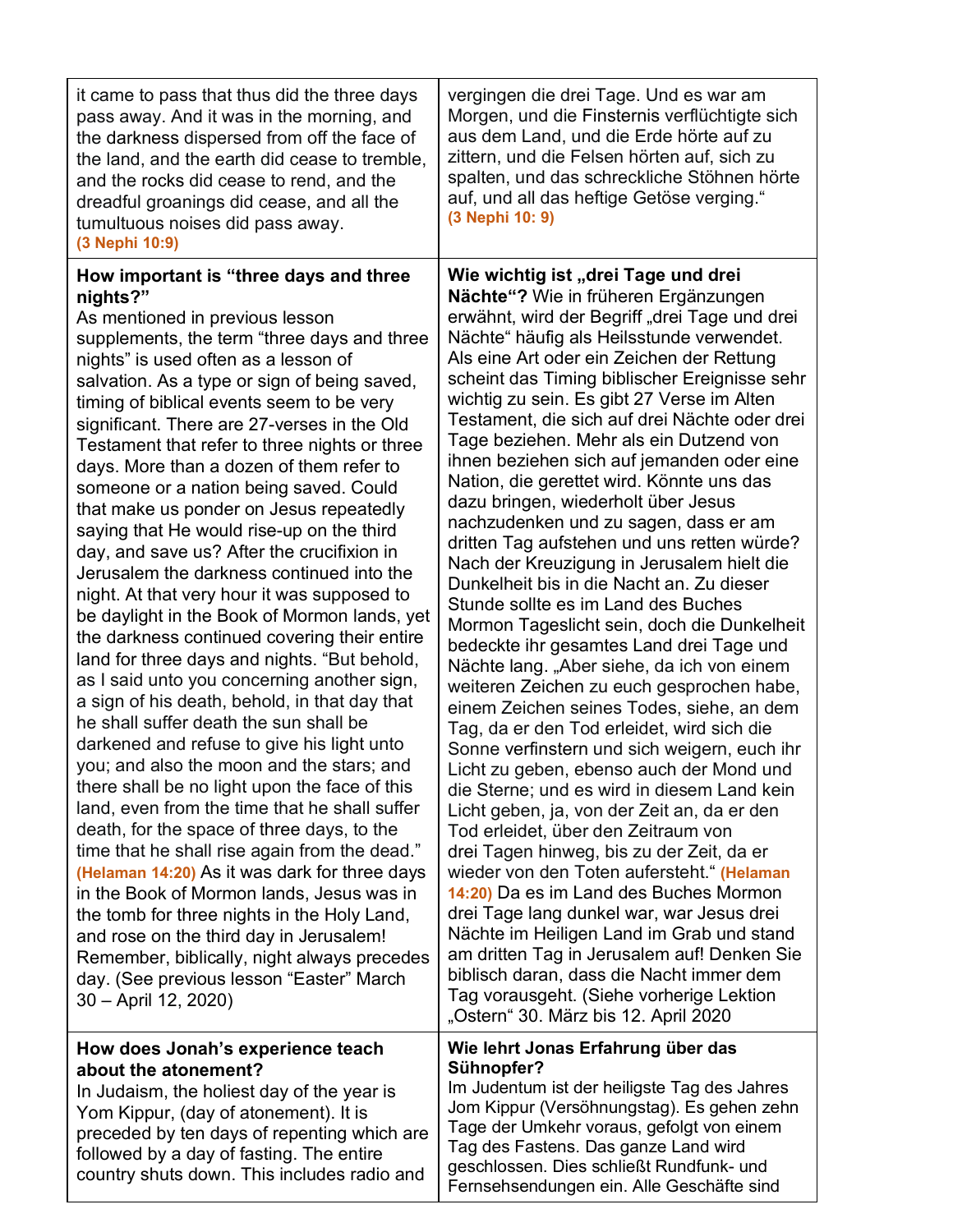| television broadcasting. All shops are<br>closed. All private and public transportation<br>is discontinued. Most significantly, the Book<br>of Jonah is read. He is told to go north (up)<br>to Nineveh, instead he goes south (down) to<br>Jaffa where his boat journey ends in a<br>terrible storm. He is thrown overboard, goes<br>down and spends three days and three<br>nights in the belly of a great fish before he<br>comes up and is delivered. Hundreds of<br>years later, Jesus used that experience as<br>the only sign he would give the Pharisees of<br>his Messianic role. ". he answered and<br>said unto them, An evil and adulterous<br>generation seeketh after a sign; and there<br>shall no sign be given to it, but the sign of<br>the prophet Jonas: For as Jonas was three<br>days and three nights in the whale's belly;<br>so shall the Son of man be three days and<br>three nights in the heart of the earth."<br>(Matthew 12:39-40) Jonah knew that<br>"Salvation is of the Lord," (Jonah 2:9). A<br>Hebrew way of expressing that would be<br>"Jeho" (shortened version of Jehovah - the<br>Lord) and "Shua" (shortened version of<br>salvation). Together they make "Jeho-shua."<br>That name has been derived into Greek and<br>Latin and eventually into English as "Jesus,"<br>Jehovah who saves. |  |
|--------------------------------------------------------------------------------------------------------------------------------------------------------------------------------------------------------------------------------------------------------------------------------------------------------------------------------------------------------------------------------------------------------------------------------------------------------------------------------------------------------------------------------------------------------------------------------------------------------------------------------------------------------------------------------------------------------------------------------------------------------------------------------------------------------------------------------------------------------------------------------------------------------------------------------------------------------------------------------------------------------------------------------------------------------------------------------------------------------------------------------------------------------------------------------------------------------------------------------------------------------------------------------------------------------------------------------------|--|
| How did Jesus identify himself in the<br><b>Book of Mormon lands?</b>                                                                                                                                                                                                                                                                                                                                                                                                                                                                                                                                                                                                                                                                                                                                                                                                                                                                                                                                                                                                                                                                                                                                                                                                                                                                |  |

"And it came to pass, as they understood they cast their eyes up again towards heaven; and behold, they saw a Man descending out of heaven; and he was clothed in a white robe; and he came down and stood in the midst of them; and the eyes of the whole multitude were turned upon him, and they durst not open their mouths, even one to another, and wist not what it meant, for they thought it was an angel that had appeared unto them. And it came to pass that he stretched forth his hand and spake unto the people, saying: Behold, I am Jesus Christ, whom the prophets testified shall come into the world. And behold, I am the light and the life of the world; and I have drunk out of that bitter cup which the Father hath given me, and have glorified the Father in taking upon me the sins of the world, in the which I have suffered the will of the Father in all things from the beginning. And

geschlossen. Alle privaten und öffentlichen Verkehrsmittel werden eingestellt. Am wichtigsten ist, dass das Buch Jona gelesen wird. Er soll nach Norden (nach oben) nach Ninive fahren, stattdessen geht er nach Süden (nach unten) nach Jaffa, wo seine Bootsfahrt in einem schrecklichen Sturm endet. Er wird über Bord geworfen, geht hinunter und verbringt drei Tage und drei Nächte im Bauch eines großen Fisches, bevor er auftaucht und geliefert wird. Hunderte von Jahren später nutzte Jesus diese Erfahrung als einziges Zeichen, um den Pharisäern seine messianische Rolle zu geben. "Er antwortete ihnen: Diese böse und treulose Generation fordert ein Zeichen, aber es wird ihr kein Zeichen gegeben werden außer das Zeichen des Propheten Jona. Denn wie Jona drei Tage und drei Nächte im Bauch des Fisches war, so wird auch der Menschensohn drei Tage und drei Nächte im Schoß der Erde sein." **(Matthäus 12: 39-40)** Jona wusste, dass "Vom HERRN kommt die Rettung" **(Jona 2:10)**. Eine hebräische Art, dies auszudrücken, wäre "Jeho" (verkürzte Version von Jehova - dem Herrn) und "Shua" (verkürzte Version der Erlösung). Zusammen machen sie "Jeho-shua". Dieser Name wurde ins Griechische und Lateinische und schließlich auf Deutsch als "Jesus", Jehova, der rettet, abgeleitet.

## **Wie identifizierte sich Jesus im Land des Buches Mormon?**

"Und es begab sich: Als sie verstanden, ließen sie ihre Augen abermals zum Himmel hinaufschweifen; und siehe, sie saheneinen Mann aus dem Himmel herabkommen; und er war in ein weißes Gewand gekleidet; und er kam herab und stand in ihrer Mitte; und die Augen der ganzen Menge waren auf ihn gerichtet, und sie wagten nicht, den Mund aufzutun, nicht einmal untereinander, und wussten nicht, was es bedeutete, denn sie dachten, es sei ein Engel, der ihnen erschienen war. Und es begab sich: Er streckte seine Hand aus und sprach zum Volk, nämlich: Siehe, ich bin Jesus Christus, von dem die Propheten bezeugt haben, er werde in die Welt kommen. Und siehe, ich bin das Licht und das Leben der Welt; und ich habe aus jenem bitteren Kelch getrunken, den der Vater mir gegeben hat, und habe